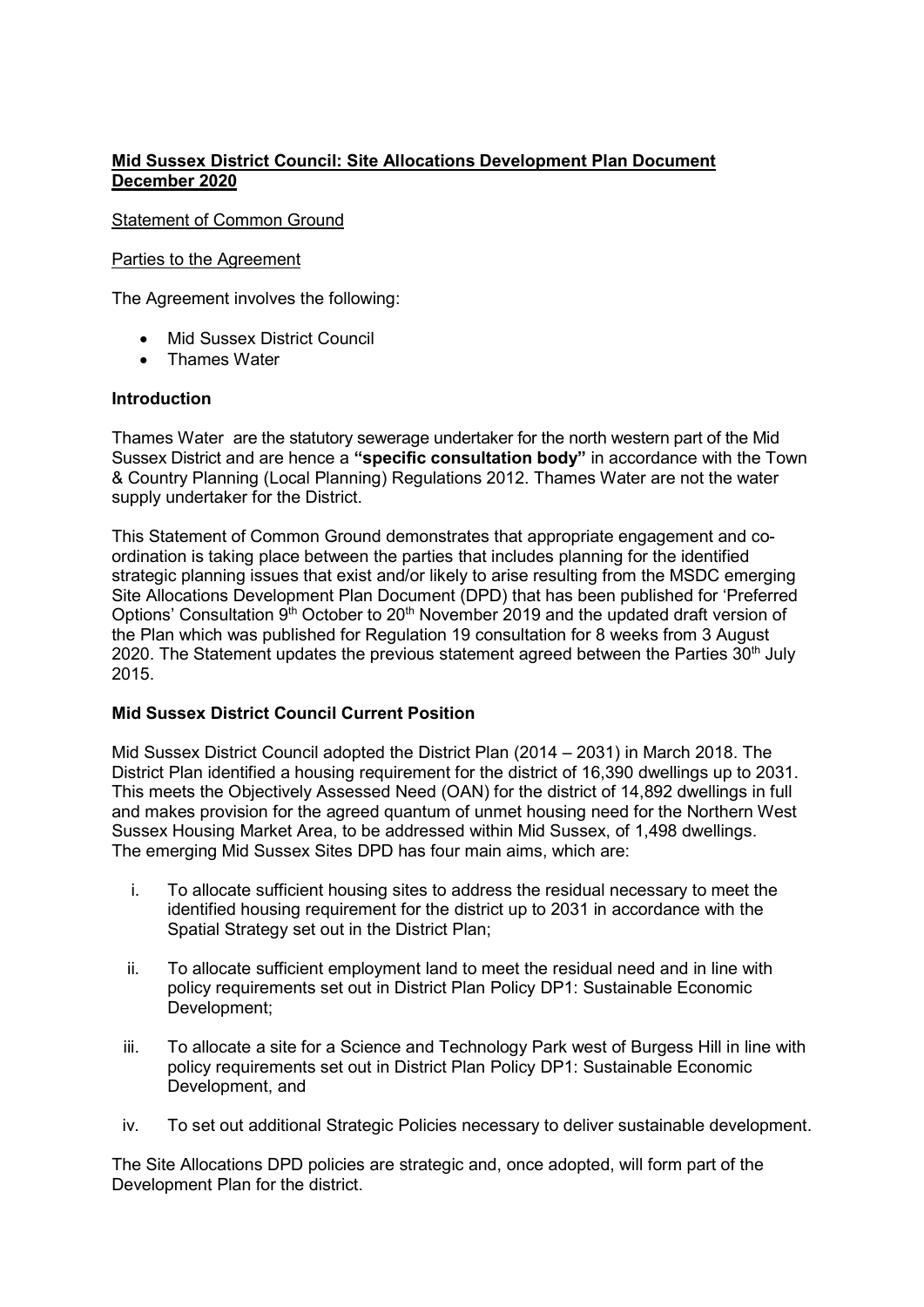The Site Allocations DPD proposes 22 housing site allocations and 8 employment site allocations to ensure that the housing and employment requirements as identified by the District Plan are met in full.

The Sites DPD has been informed by a comprehensive suite of technical evidence, including Sustainability Appraisal and Habitats Regulations Assessment.

#### Strategic Planning Issues

The following strategic/ cross-boundary planning issues have been identified that relate to the Mid Sussex Site Allocations DPD and the Parties:

#### 1. District Plan

The previous Statement of Common Ground between the Parties focused on amendments/comments relating to Policies DP27 and DP42; these comments were taken forward and the policies updated accordingly.

The development secured through the Sites DPD is required to meet the policy requirements of each relevant policy within the District Plan, adopted in 2018.

#### 2. Proposed Site Allocations

The emerging Sites DPD proposes 22 housing allocations, 7 employment allocations and one Science and Technology Park to the west of Burgess Hill.

Detailed policy requirements have been developed for the proposed allocations that are published for consultation. These policy requirements have been developed in consultation with stakeholders, including Thames Water and so the wording should reflect comments already received. In particular, where the policy requirements relate to utility matters, the wording has been developed through ongoing positive engagement between the Parties.

Of the sites included in the Sites DPD only SA22: Land North of Burleigh Lane, Crawley Down and SA32: Withypitts Farm, Selsfield Road, Turners Hill are located within Thames Water's sewerage operational area.

Employment sites SA4: Land North of the A264 at Junction 10 of the M23, SA7: Cedars (Former Crawley Forest School), Brighton Road, Pease Pottage and SA8: Pease Pottage Nurseries, Brighton Road, Pease Pottage are also in Thames Water's operational sewerage area.

Thames Water were consulted on the proposed sites in June and responded in July 2019 stating: "There are 2 settlements that fall within Thames Water's waste water service area (Turners Hill & Crawley Down).Based on the detail provided at this stage Thames Water's comments are:

On the information available to date we do not envisage infrastructure concerns regarding wastewater networks in relation to the proposed developments individually. It is recommended that in order to understand the potential impact in more detail, the Developer and the Local Planning Authority liaise with Thames Water at the earliest opportunity to advise of the developments phasing.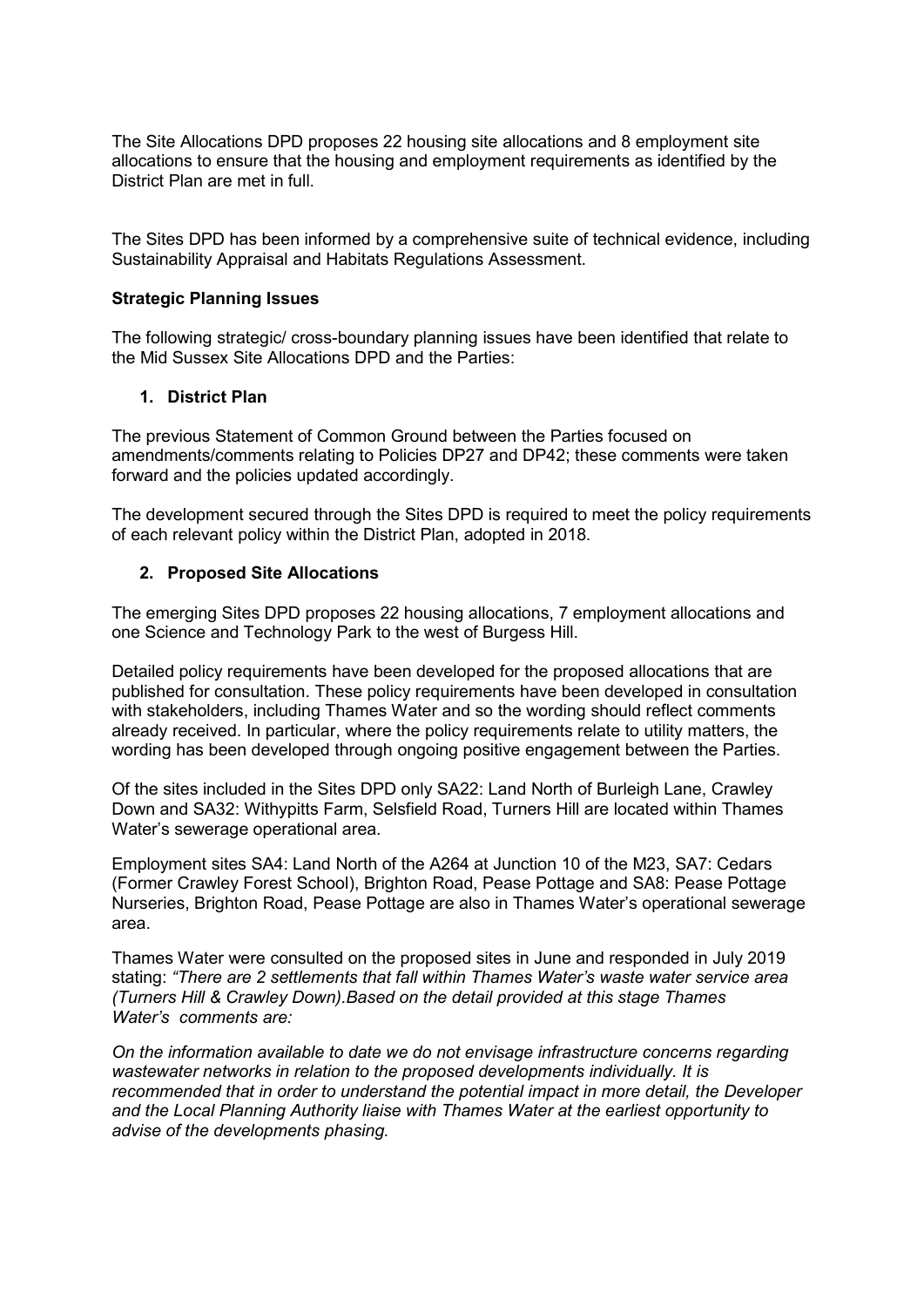These comments are based on the assumption that foul flows will be connected to the public sewer by gravity (not pumped) and that no surface water flows will be discharged to the public sewer.

To undertake a more detailed assessment Thames Water would need to understand which of those sites are likely to come forward and when. The cumulative impact would be a consideration should the Local Authority look to promote all of those sites but again phasing would be key."

### Regulation 18 representation from Thames Water

Thames Water commented in respect of each of the allocations within their service area as follows:

On the information available to date we do not envisage infrastructure concerns regarding wastewater infrastructure capability in relation to this site

Additional comments were made regarding 3 of the allocations as follows:

SA22: The development may drain via Southern Water infrastructure before arriving in the Thames Water catchment. Confirmation of capacity from Southern will also be required

SA32: The development may drain via Southern Water infrastructure before arriving in the Thames Water catchment. Confirmation of capacity from Southern will also be required

SA8: There are assets and wayleaves crossing the site. The developer will need to contact Thames Water if they intend to build near these.

In broader terms, Thames Water suggested some additional policy wording regarding new water supply/wastewater infrastructure and highlighted the need for early engagement between the developers and Thames Water.

In response to Thames Water representation, Mid Sussex have supplied all available information regarding the phasing of development and have engaged with site promoters to encourage engagement with Thames Water at the earliest appropriate opportunity regarding water infrastructure at the sites within Thames Water's service area (referred to above).

Mid Sussex District Council have also amended the draft Sites DPD to give greater emphasis and prominence to the general policy requirements which were previously located at Appendix C of the Reg18 version of the plan and through insertion of new Policy SA GEN 'General Principles for Site Allocations'; the policy is also now located within the main body of the Plan.

Policy SA GEN 'General Principles for Site Allocations' – sets out requirements for the proposed allocations and includes the following standard requirements:

#### "Utilities

- Liaise with water, gas and electricity providers to ensure that appropriate works are carried out if needed
- Demonstrate that there is adequate water supply capacity and/ or waste water capacity both on and off the site to serve the development and that it would not lead to problems for existing or new users in accordance with District Plan policy DP42: Water Infrastructure and the Water Environment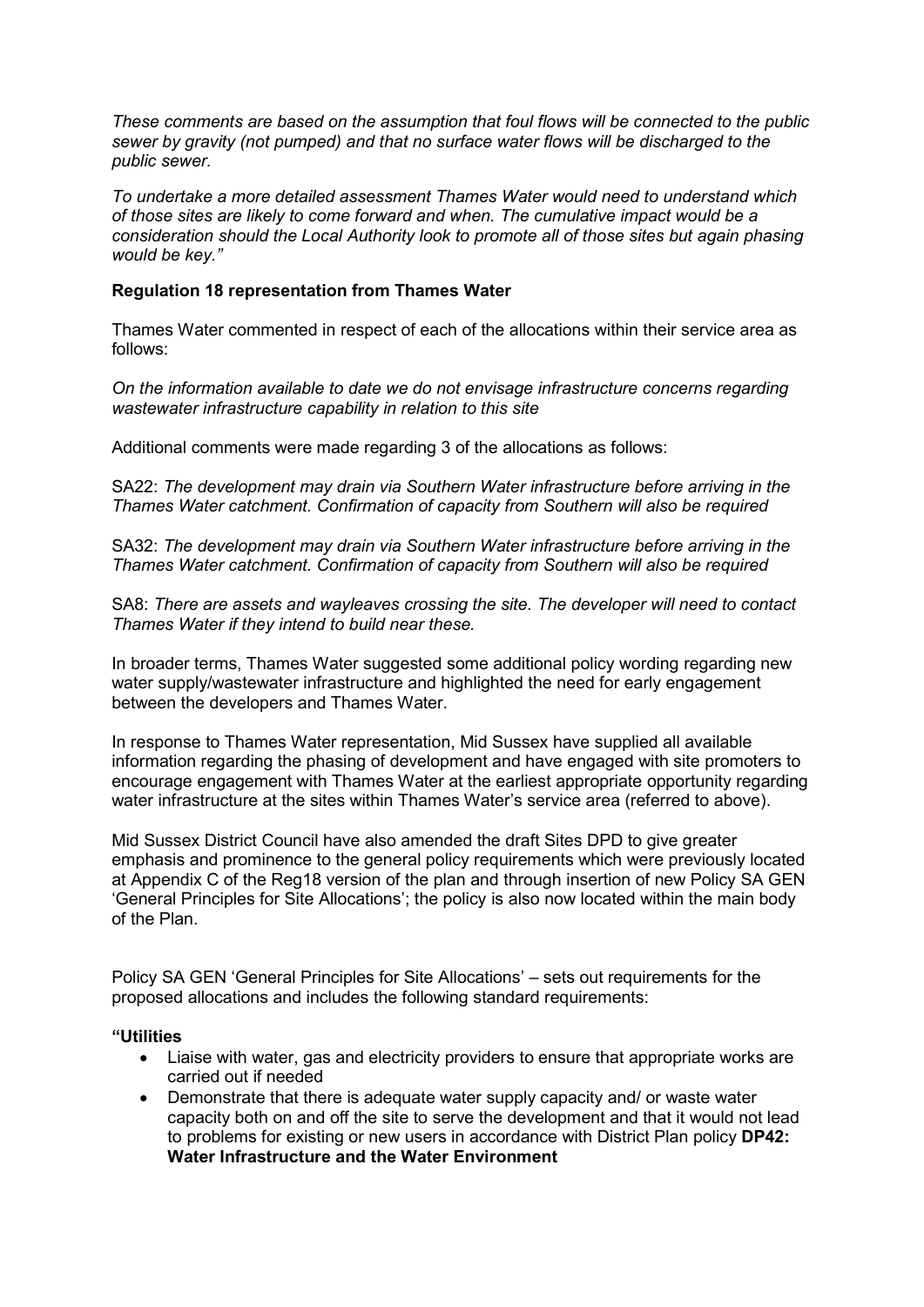## Air Quality, Light, Noise and Amenity

 Investigate any potential adverse air, light and noise pollution impacts from the development itself and from neighbouring uses, ensuring that these are avoided, or appropriately mitigated, in accordance with District Plan policy DP29: Noise, Air and Light Pollution and SA38 relating to Air Quality as set out in this Site Allocations DPD."

Since the Regulation 18 Consultation, the draft Plan has been amended to remove generic reference to utilities for each of the proposed housing allocations, in favour of the overarching requirement in Policy SA GEN; as referred to above.

The Infrastructure Delivery Plan that accompanies the Sites DPD also includes estimated financial contributions for utility requirements, where known and/ or appropriate, for the proposed allocations.

## Regulation 19 representation from Thames Water

Thames Water commented in respect of sites SA4 – Lane North of the A264 at J10 of M23, SA7 – Cedars, Brighton Road and SA8 – Pease Pottage Nurseries as follow:

On the information available to date we do not envisage infrastructure concerns regarding wastewater networks in relation to this development/s. It is recommended that the Developer and the Local Planning Authority liaise with Thames Water at the earliest opportunity to advise of the developments phasing. Please contact Thames Water Development Planning.

The Local Planning Authority will continue to liaise with the site promotors and Thames Water in order to ensure a coordinated approach which adequately addresses Thames Water's requirements.

## Liaison

The parties have engaged during the preparation of the Sites DPD. Specific engagement has also taken place at key stages during plan preparation Including revision of the methodology for identifying sites for potential allocation, including for the Strategic Housing and Employment Land Availability Assessment (SHELAA) and for site selection, during preparation of the Draft Plan at 'Preferred Options' (Regulation 18) stage and subsequent draft Plan (Regulation 19).

## **Governance**

For Mid Sussex, the Statement of Common Ground has been signed off by the Portfolio holder for Planning.

For Thames Water, the Statement of Common Ground has been signed off by Eliot Williams, Head of Property at Thames Water.

This Statement will be kept up to date during the preparation of the Site DPD. Additional Statements of Common Ground may also be prepared to support the preparation of the Tandridge District Council Local Plan and Mid Sussex District Council District Plan Review.

## Conclusion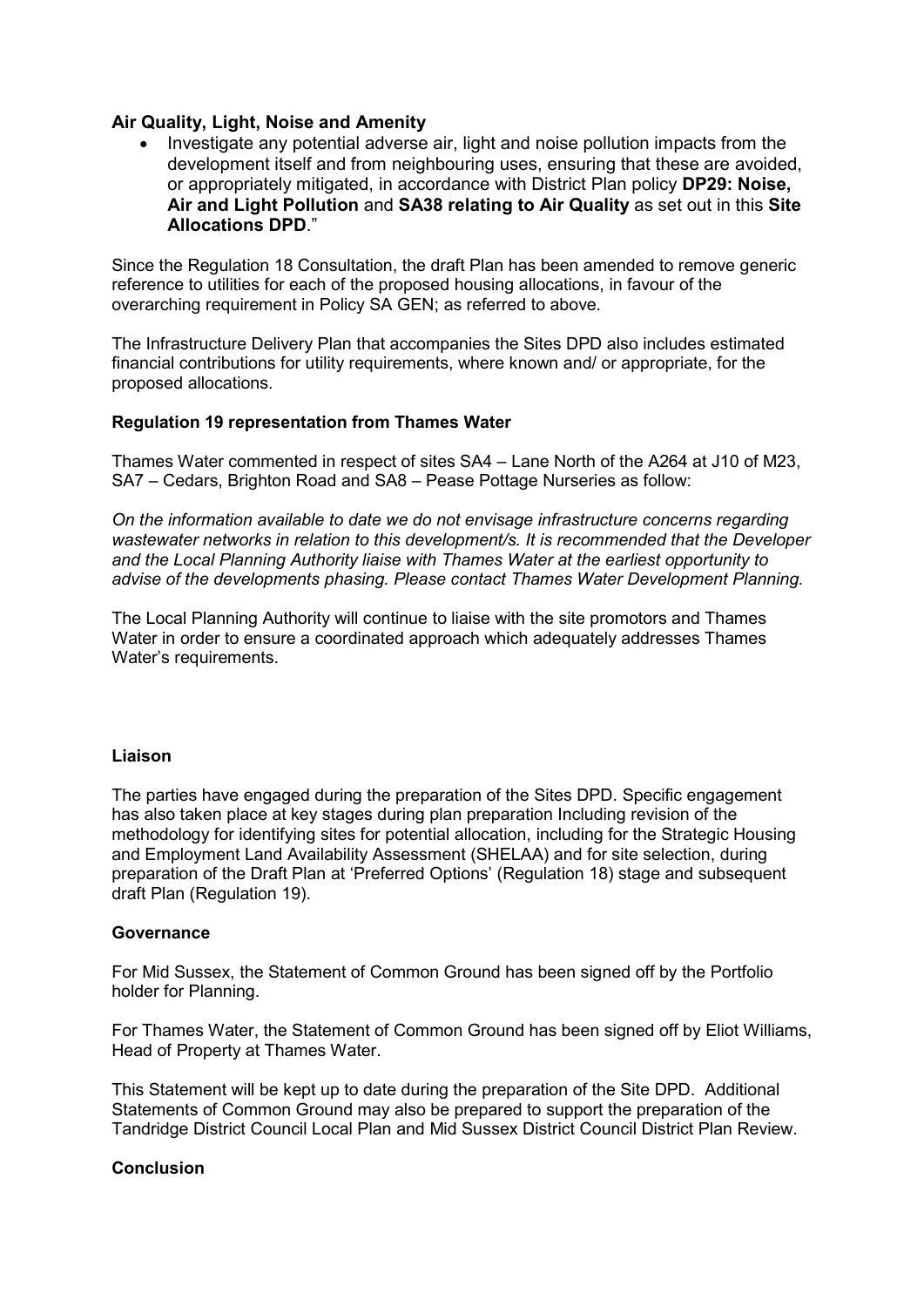Thames Water and Mid Sussex District Council agree that they have engaged during the preparation of the Sites DPD and on this basis that the Duty-to-Cooperate has been met.

Thames Water and Mid Sussex District Council agree that there are no areas of disagreement between the parties relating to the emerging Sites DPD. Thames Water and Mid Sussex District Council agree to continue to work together on the areas of ongoing work discussed in this Statement of Common Ground.